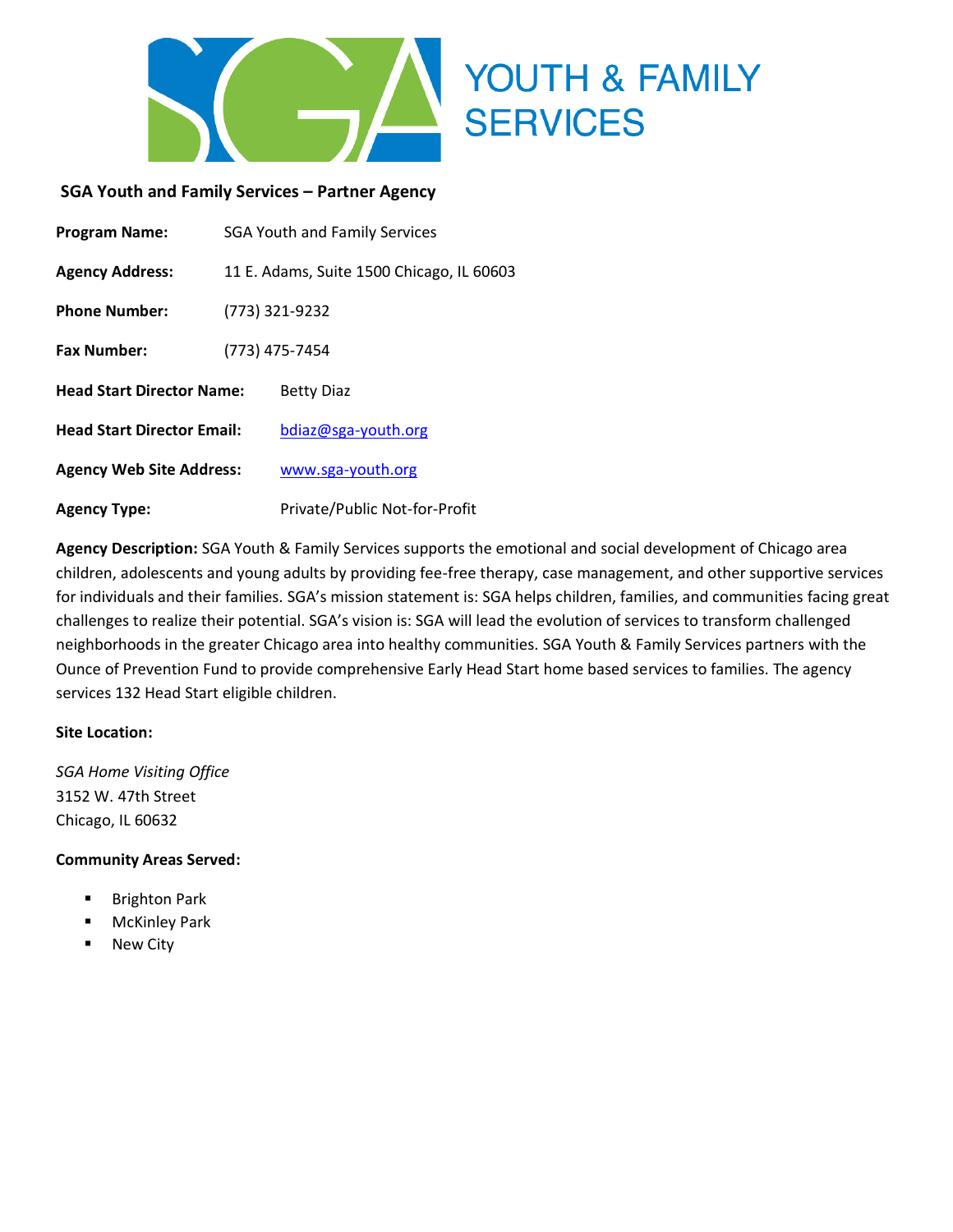### **Overall Grantee Budget 2017**

Total Public and Private Funds Received: \$1,366,554.76

| <b>Public Fund</b>           |             | <b>Private Funds</b>                            |                 |
|------------------------------|-------------|-------------------------------------------------|-----------------|
| <b>Source</b>                | Amount      | <b>Source</b>                                   | Amount          |
| Federal                      | \$1,037,392 | Individuals, Corporations,<br>Foundations, etc. | 178,503.00<br>c |
| State                        |             | In-Kind                                         | 150,659.76      |
| <b>Local School District</b> |             |                                                 |                 |
|                              |             |                                                 |                 |
| <b>Total</b>                 | \$1,037,392 | <b>Total</b>                                    | 329,162.76      |

### **2017 Budget and Actual Expenditures**

Budget **Actual** 

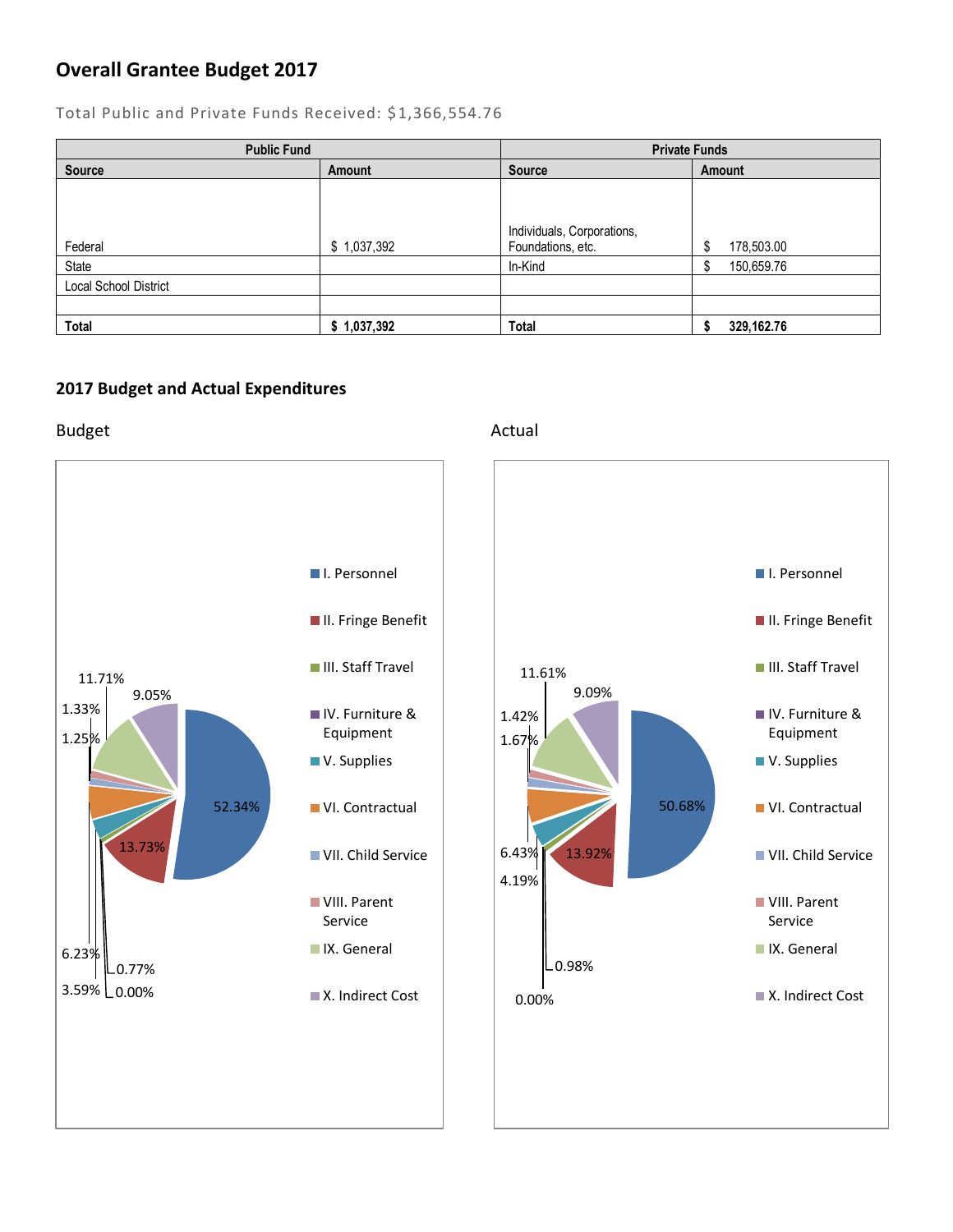## **Children and Families Served**

#### **Funded Enrollment: SGA-132**

Total Children Served: 182 Total Families Served: 162

Average monthly enrollment (as percentage of funded enrollment): 99%

| Number of Eligible Children in Community, ages 0-5 | 3.749 |
|----------------------------------------------------|-------|
| Percentage of Eligible Children Served in Agency   | 4.9%  |

## **Health**

**Percentage of enrolled children who received medical and dental exams**

| Percentage of enrolled children who<br>received medical and dental<br>exams | <b>Received Medical</b><br><b>Exams</b> | <b>Received Dental</b><br><b>Exams/Oral Care</b> |
|-----------------------------------------------------------------------------|-----------------------------------------|--------------------------------------------------|
| SGA                                                                         | 65.4%                                   | $63.2\%$                                         |

## **Parental involvement in Directly Operated, Delegate and Partner Agencies**

#### *Parent Education Activities*

*Health:* SGA has a nurse consultant who assists the family support team in obtaining well child exams. Family Support Specialists track and monitor well child exams and dentals and make continuous efforts to contact parents to inform them of submission of well-child exams documentations or of upcoming exam that will be needed. The nurse consultant is also registered in I-Care to get immunization information for the children in the early and head start programs. The nurse also facilitates parent workshops around immunization and health. SGA's nutrition consultant monitors children's nutritional assessments. One-on-one sessions take place for children identified as under or over-weight. A nutritional plan is completed for all children over or underweight. Meal Plans, information and resources are provided to parents. Nutrition consultant also facilitates parent workshops. SGA so partners with certified Hearing and Vision Technicians to complete hearing and vision assessments for children ages 3-5. Technicians are on site 2 times a month to complete assessments for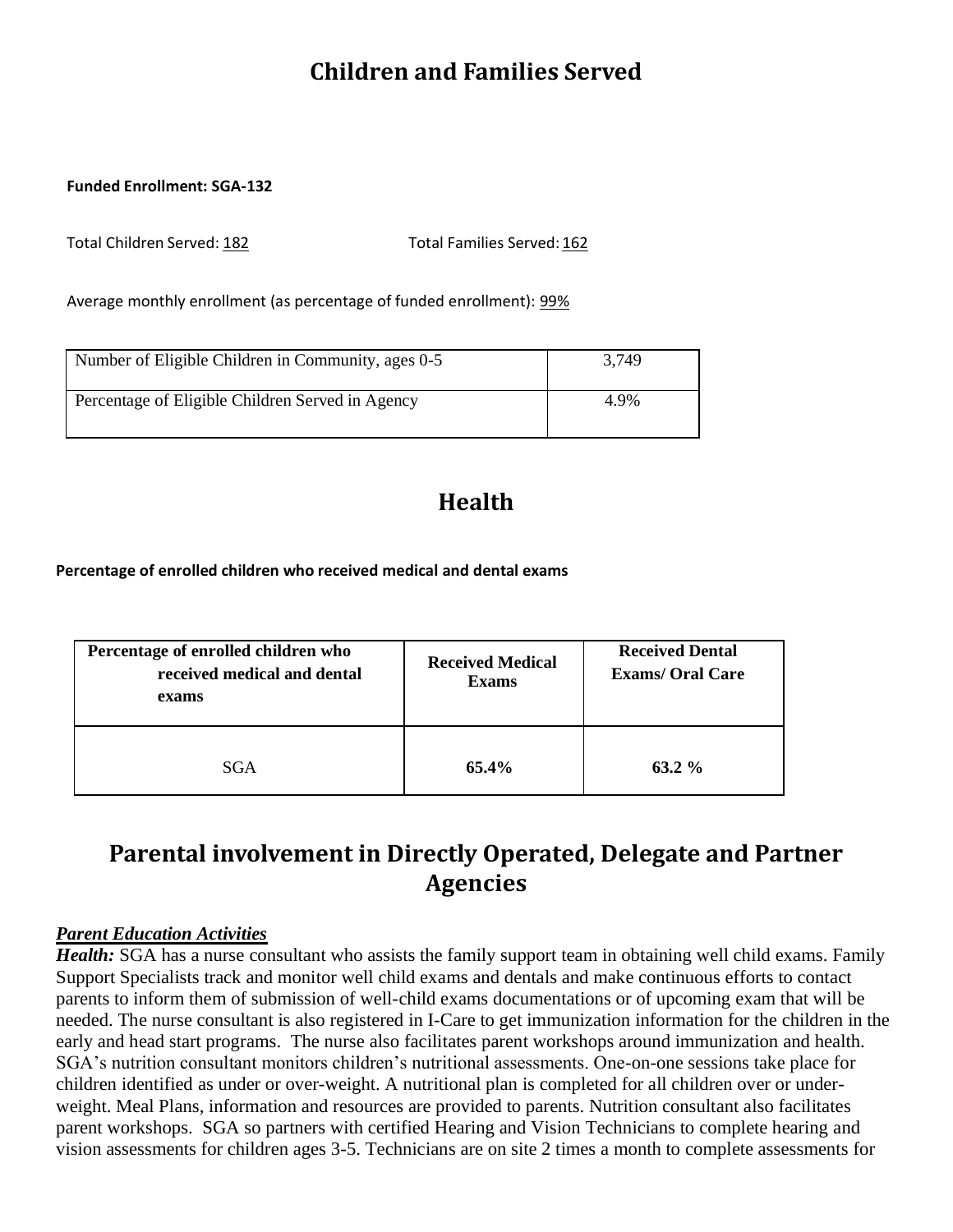children 3-5. SGA staff were trained on how to complete OAE screenings on site. Staff are able to complete the OAE screening for children ages 0-3.

*Mental Health:* This year SGA Early and Head Start programs are working with a new mental health consultant that is more available to meet with parents and provide workshops. The new mental health consultant is fully bilingual. The mental health consultant is also conducting group socialization observations and providing feedback to the parent educators and education coordinator. Mental Health consultant follows up with all referrals.

*Education and Literacy:* This past year SGA hosted two book fairs for parents. Parents were able to receive various books in their home language to encourage language and literacy development in their home. SGA also hosted Story Book Event, where a literacy bus was brought on site to bring to life classic childhood stories. Children were able to explore story bus with hand-on activities and at the end of the event were read a book and received a book to take home. This will continue to be an annual event. At each home visit and socialization a book is read to the child as well. Parent educators continue to incorporate literacy activities during their individual home visits. These literacy activities continue to emphasize the importance of reading to children to foster literacy and word development. Program also utilizes the Teaching Strategies Gold Assessment tool to track child's progress towards school readiness goals. This assessment is completed three times a year. Child and program outcomes are shared with parents after each checkpoint period. Parent Educator works with the parent and child's outcomes to modify lesson planning to focus on areas where the child may need more focus on. The goal is to assure the child is developing at a school-ready level by the age of 5, when they are ready to transition.

*Community and Social Services:* SGA was able to partner with several community organizations to provide resources to families.Parents received training on Healthy Eating, Healthy Choices. This training was a series of 12 workshops. Below is a list of partnerships: Ideas Magicas, LLS- Mental Health Services Dr. Linares Clinic- Medical Services CFC Agencies/CPS/LEA- Early Intervention Services Latino Resource Institute of Illinois- Counseling Services/Latino Resources St. Anthony Hospital- Medical and Mental Health Services Healthy Parents and Babies- Doula Services Heartland Human Care Services- Domestic Violence Services Tepolchcali School- Education Services (Transition 5 to Kindergarten) Davis Health & Wellness Clinic with UIC- Medical Services SmiLee Faces- Dental Services

*Other Community-related Education:* Internally SGA has a program called WIOA that provides youth opportunities to find employment as well as obtain a credential or GED. We have referred families to this program from our early and head start programs.

**Parent Committee Meetings:** SGA has an active Parent Advisory Committee that meets monthly to provide oversight and guidance on SGA's E & HS programs. The Parent Advisory Committee has elected officials including President, Vice President and Secretary. Additionally, two representatives were nominated as Policy Council representatives for the Grantee. This year, they have participated in training on their roles in the policy council meetings at the Ounce. The president has supported the program in interviewing and hiring staff, program approvals of content area service plans; results of the self- assessment. The president of the parent advisory meeting also conducts the parent meetings. New members are elected every school year.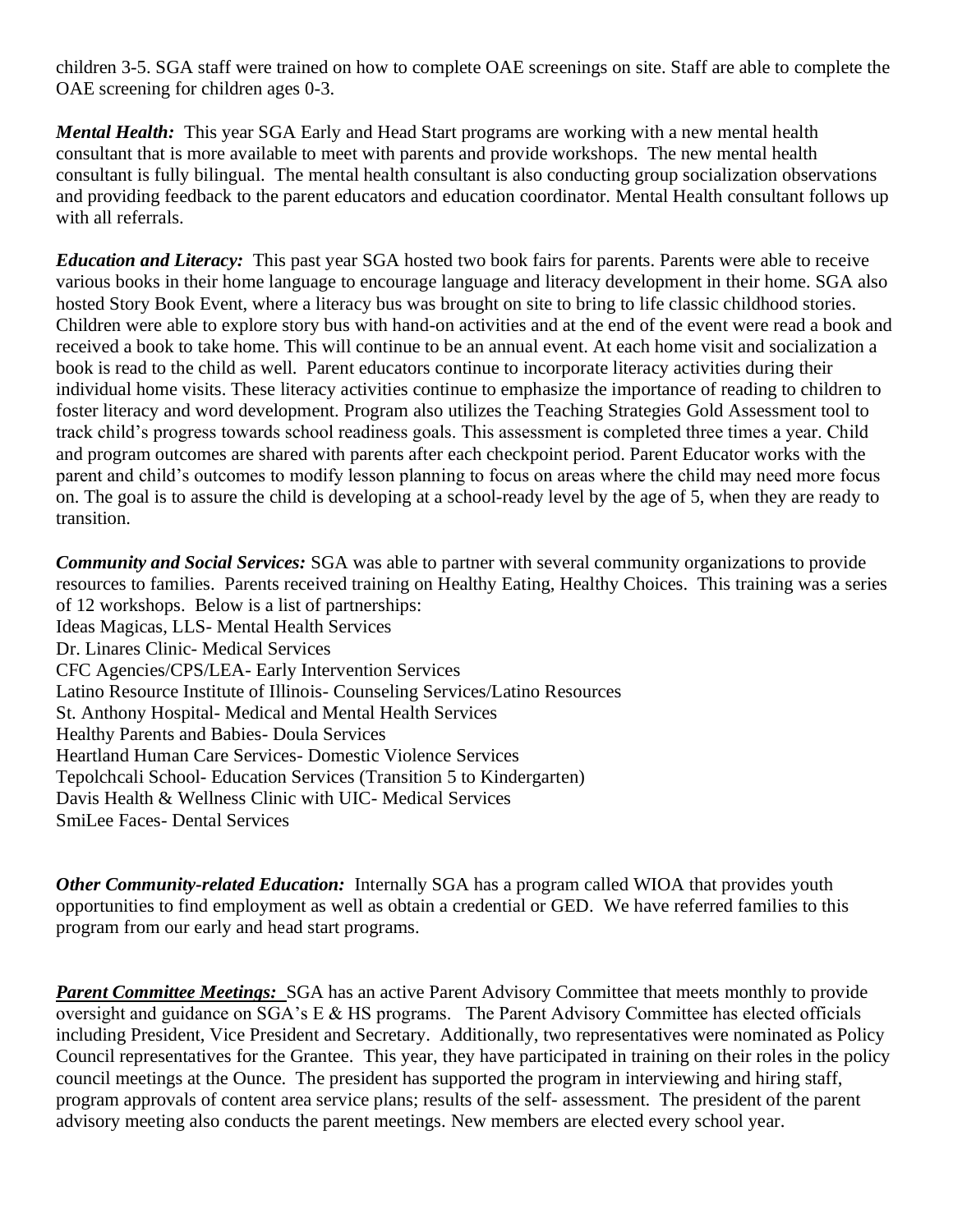*Other special gatherings or activities:* SGA now has a van to transport families to group socializations, parent trainings, and appointments with doctors or evaluations in CPS. SGA also hosted the end of the year celebration for both early and head start programs. The children that were graduating participated in the end of the year celebration. In appreciation for their participation, parents were also given free tickets to Brookfield Zoo. SGA also hosted their winter celebration hosted at Navy Pier's Winter Wonder fest. All children enrolled in the early and head start programs were given a toy during the winter celebration.

### **Kindergarten Readiness**

### *Special Efforts to Prepare Children for Kindergarten:*

SGA's Early Head Start & Head Start programs utilized the research-based Parents As Teachers curriculum in its work with infants, toddlers and their families. This model emphasizes the importance of the parent as the child's first teacher and the home environment as a nurturing space for infants and toddlers to learn and grow through nurturing play and self-care routines. The E & HS programs screen all children for developmental delays and provide appropriate referrals and interventions to help children "get on track" once they enter preschool and kindergarten. Early detection of developmental delays is one of the best ways to help prepare children for school. Finally, the E &HS programs help support the social-emotional development of infants and toddlers by working with parents to set appropriate boundaries and positive discipline techniques to teach children self- regulation and control. This past school year the mental health consultant provided training on the development of social emotional skills in children.

### *Transition Activities to Promote Kindergarten Readiness:*

SGA provides group socialization activities to help children integrate and interact with other infants and toddlers and teach them to work in a shared environment. Children utilize the skills they are learning in their home visits and incorporate them in a group setting. Parents are provided an opportunity to network, gain additional resources, and observe their children in a social setting. Finally, SGA is looking into partnering with the local Head Start pre-school to provide an opportunity for parents and children to tour a center-based facility and ask questions regarding enrollment.

## **Summary of Triennial Review Findings**

## **Summary of Audit Findings**

From 8/16/16 to 8/17/2016 the Administration of Children and Families (AFC) conducted a Leadership/Governance/Management Systems review event for the Ounce for Prevention Fund Dead Start and Early Head Start Programs.

Based on the information gathered, no area of noncompliance was found during the course of the review. Accordingly, no corrective action is required at this time.

## **Summary of Annual Review Findings**

There was no Annual Federal Review for the Ounce of Prevention Fund's Early/Head Start program during 2016.